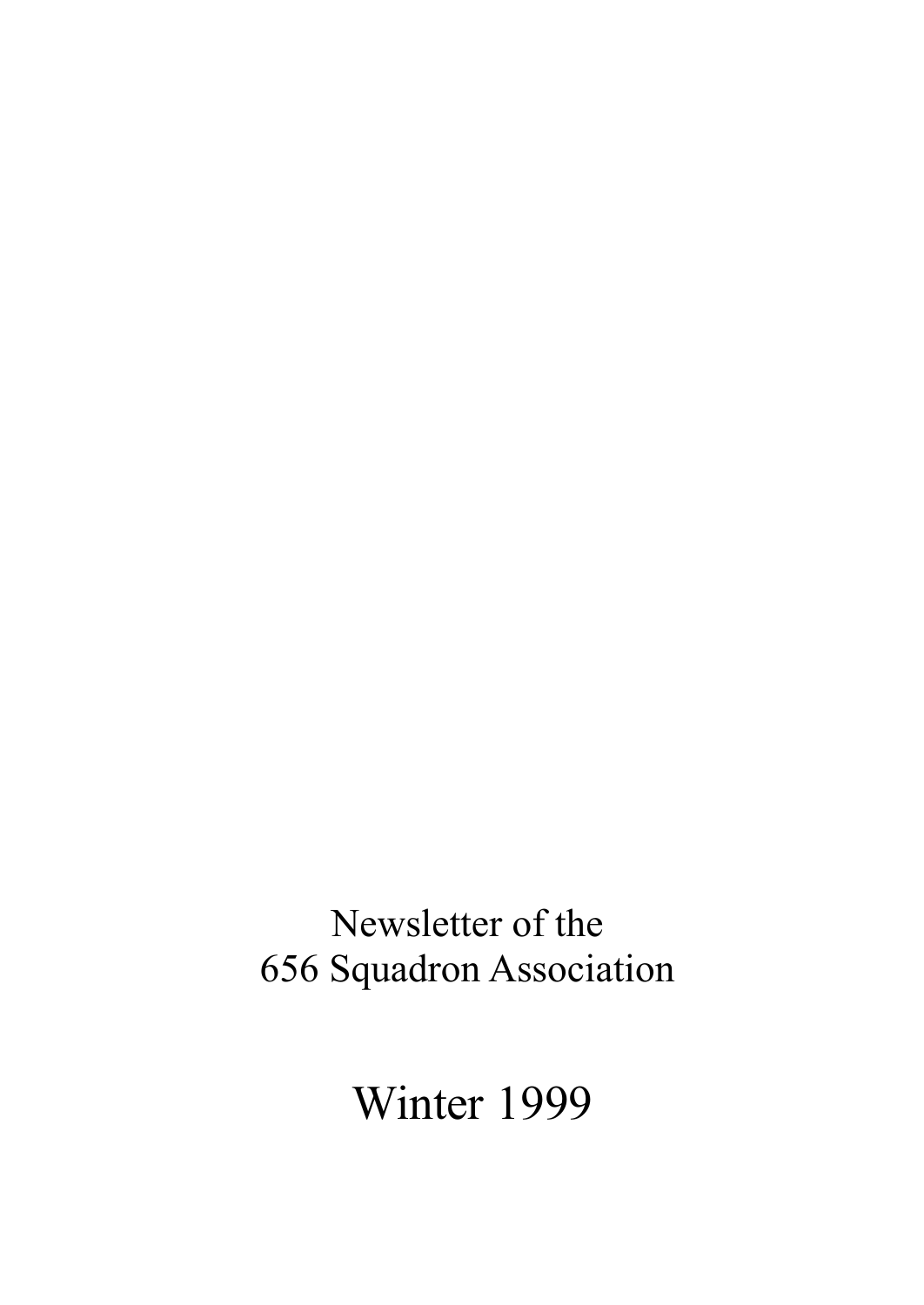# MESSAGE FROM OC 656 SQUADRON AAC

# Major Alex Tucker

Dear members,

I am writing to you as Major Tim Sharp's successor. I took over command of the Squadron from Tim on the 4th of October and am keen to continue the close links between the Squadron and the Association that have been forged over the years.

As you will all be aware, this is a time of transition for 656 Squadron and indeed all Battlefield Helicopter Units as we come under the command of the Joint Helicopter Command at Wilton. We are now a sub unit of 16 Air Assault Brigade and have conducted our first Brigade exercise as a part of the Lead Aviation Battle Group which 9 Regiment provided. It was a useful learning process which has assisted us in making the transition from anti - tank operations to the more fluid and flexible Air Manoeuvre Operations. The major drawback is that we do not yet have the tools to do the job properly. We look forward to the introduction of the WAH-64 Apache helicopter in 2001 with great relish!

The Squadron is now preparing for a very busy Millennium year. We are to support a number of further Brigade exercises in the early part of the year, before deploying to Bosnia in April. This commitment has been reduced to 3 Lynx Mark 9 and 2 Gazelle helicopters. The lucky ones who are going to enjoy a summer in the Balkans should be back by the end of October. The rest of the Squadron will be going to Canada for one month in support of Ex Medicine Man 1 and will be kept busy by 16 Air Assault Brigade, as they continue to adapt to their new role.

A couple of important visitors have spent time with the Squadron over the last few months. Commander 16 Air Assault Brigade, Brigadier Peter Wall OBE, visited us on 28th October and was particularly interested in the ideas that the Squadron has in matters relating to how the new Brigade will conduct operations in the future. Officers are now busy writing staff papers as a result! Mr David Jason, the actor, also visited us to accept a cheque for his sponsor charity Action Against Breast Cancer, the fruits of the Knaresborough Bed race and

#### Chinthe

It appears from listening to various members at meeting that the legend of the Chinthe is unknown to a lot of members, so here it is, courtesy Burma Castrol (UK)

## The Chinthe

The Chinthe (pronounced 'chin-thay'), the mythical Ieo-gryph of Burma, guardian of the temples, goes far back into Buddhist and Burmese mythology. The Mahavamsa, the Great Pall Chronicle of Ceylon (c 500 AD), tells the story somewhat like this.

A princess had a son through her marriage to a lion, but forsook the lion who then became the terror of the land. The son set out to slay the lion. When he found the lion he shot an arrow at him, but so great was the lion's unshaken love for his son that the arrow rebounded from the lion's brow and fell to earth at the youth's feet. Three times this happened. But then the lion grew wrathful; and when the youth let fly the fourth arrow, it pierced the lion's body and killed him. Thus the lion lost his life because he had lost his self-possession and allowed wrath to pervade his heart.

Legend goes on to say that the son later erected a statue of the lion as guardian of the temple, to atone for this murder. Certainly, the Chinthe (sometimes portrayed as half lion and half human) is revered and loved throughout Burma.

It is also a protector, which can pounce on the enemies of religion (ie the State), from nine different directions. Due to this superiority it was used symbolically on the royal thrones of Burma.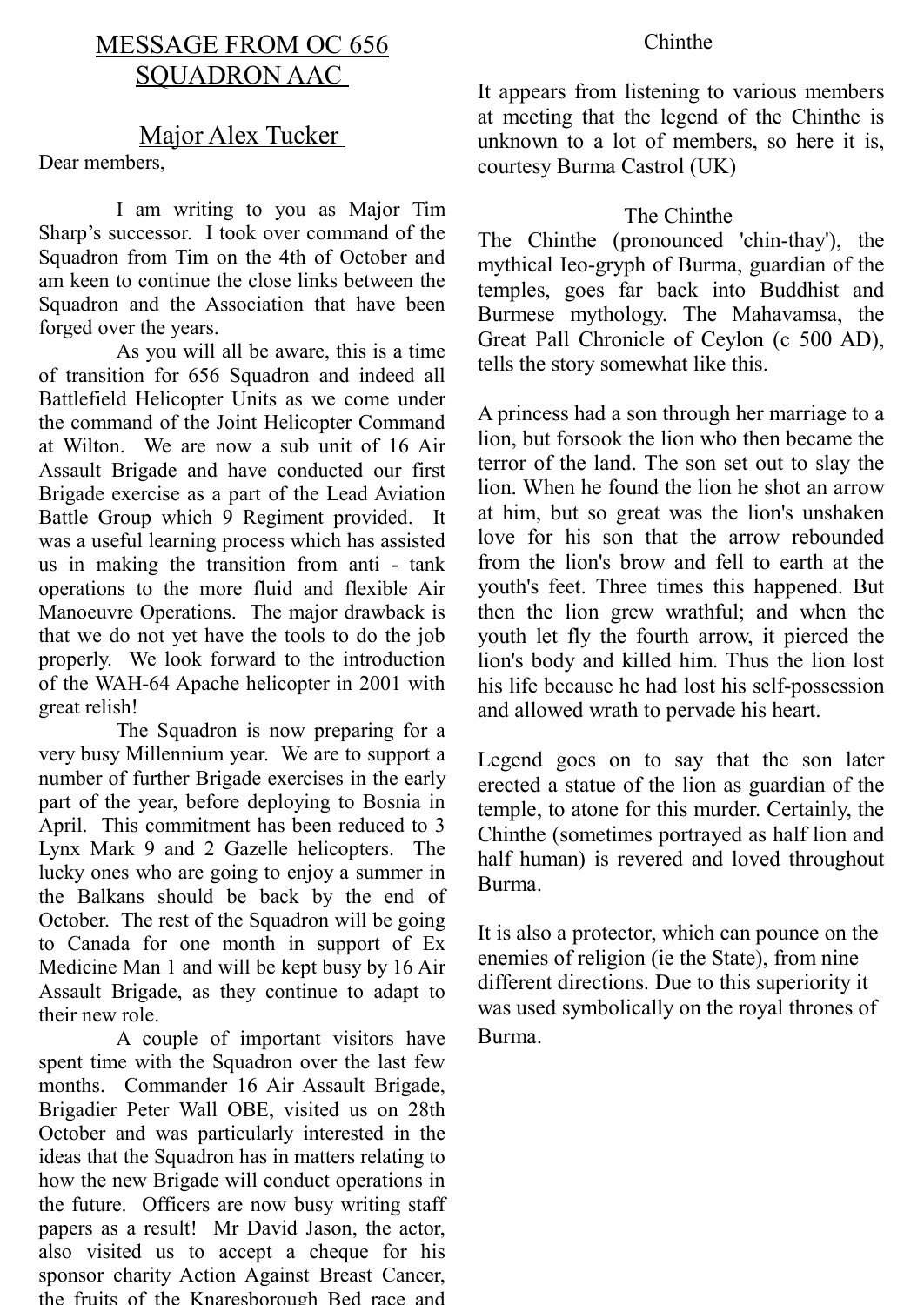## Dear Members

The last year of an eventful millennium is drawing to its close, and we all look forward to an exciting future. As you read this you are probably looking forward to the ways in which you will celebrate it. Personally, Joyce and I plan the same as we have always done; a quiet night with the 'box', then letting in the New Year as my father did so many years ago. Entering by the front door on the stroke of Midnight, carrying a brandy, mince pie and a lump of coal. Moving in silence through the house and out of the back door pushing the old year in front of me, to return indoors by the front to wish the world a Happy New Year.

1999 has been quite an eventful year for the Association, starting with the annual Burma luncheon at Langport. This meeting has now been nominated as the venue for the AGM and will be held next year on June 11. I hope to see all the old faces and many new ones making the effort to attend to give support, and also to enjoy a splendid luncheon. This was reported on in the last newsletter.

In September the Squadron hosted our annual reunion at Dishforth, and 44 members attended, when you include their kith and kin who joined them, it was a very good attendance. We were welcomed by our hosts in the crew-room with coffee and biscuits. The Japanese flag is now displayed in a prominent position, along with other Squadron items. PRI shop was at hand to relieve us of a few pennies (or pounds!!) The Mess silver Chinthe was brought along for members to see, and I can confirm that 1903 Flight IS named upon the plaque. After a short update from Tim Sharp we departed for the sports field where the afternoons entertainment was laid on. The sun shone all day, and the program laid on by the Squadron was excellent.

Many members took the opportunity to take a short trip in a Gazelle, whilst another one was 'Powered up' with ground power so one could see the gunsight in operation. The local constabulary thrilled the children (from 9 to 90) with a display of a high-speed chase along the runway, and the brave passengers who went along for the ride had mixed feelings about it! Nostalgia was in the form of a 1939 Scammel recovery vehicle. Microlite instruction was available to any takers with 30 minute 'hands on' air experience for the brave (or fool hardy) amongst us. David Jason was scheduled to appear to accept a cheque from the Squadron.

## Dear Members

The last year of an eventful millennium is drawing to its close, and we all look forward to an exciting future. As you read this you are probably looking forward to the ways in which you will celebrate it. Personally, Joyce and I plan the same as we have always done; a quiet night with the 'box', then letting in the New Year as my father did so many years ago. Entering by the front door on the stroke of Midnight, carrying a brandy, mince pie and a lump of coal. Moving in silence through the house and out of the back door pushing the old year in front of me, to return indoors by the front to wish the world a Happy New Year.

1999 has been quite an eventful year for the Association, starting with the annual Burma luncheon at Langport. This meeting has now been nominated as the venue for the AGM and will be held next year on June 11. I hope to see all the old faces and many new ones making the effort to attend to give support, and also to enjoy a splendid luncheon. This was reported on in the last newsletter.

In September the Squadron hosted our annual reunion at Dishforth, and 44 members attended, when you include their kith and kin who joined them, it was a very good attendance. We were welcomed by our hosts in the crew-room with coffee and biscuits. The Japanese flag is now displayed in a prominent position, along with other Squadron items. PRI shop was at hand to relieve us of a few pennies (or pounds!!) The Mess silver Chinthe was brought along for members to see, and I can confirm that 1903 Flight IS named upon the plaque. After a short update from Tim Sharp we departed for the sports field where the afternoons entertainment was laid on. The sun shone all day, and the program laid on by the Squadron was excellent.

Many members took the opportunity to take a short trip in a Gazelle, whilst another one was 'Powered up' with ground power so one could see the gunsight in operation. The local constabulary thrilled the children (from 9 to 90) with a display of a high-speed chase along the runway, and the brave passengers who went along for the ride had mixed feelings about it! Nostalgia was in the form of a 1939 Scammel recovery vehicle. Microlite instruction was available to any takers with 30 minute 'hands on' air experience for the brave (or fool hardy) amongst us. David Jason was scheduled to appear to accept a cheque from the Squadron.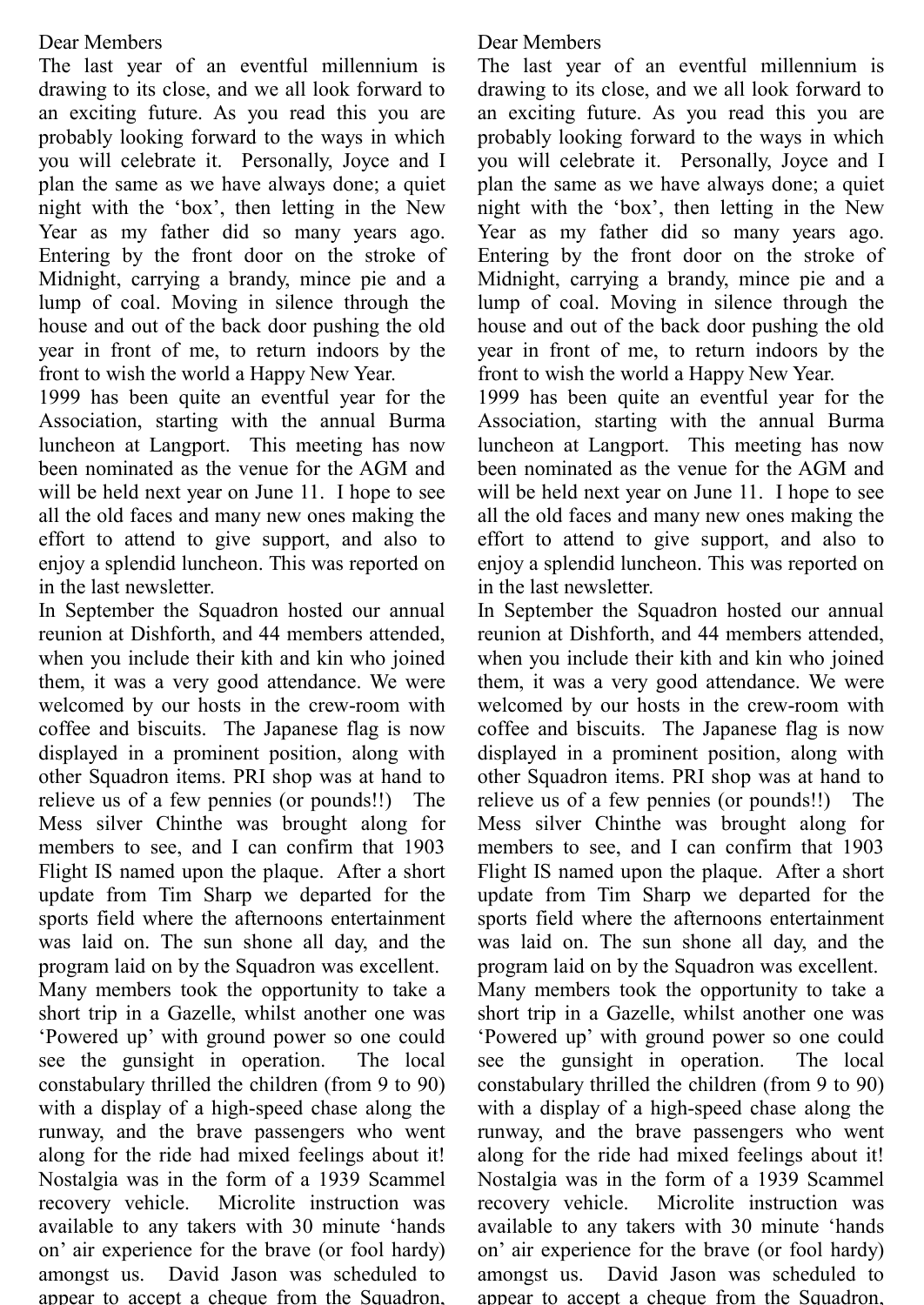# Bennett's

Bed & Breakfast Holywell House Patterdown Chippenham Wiltshire SN15 2NP

Situated 1½ niles from Chippenham town centre it is convenient for visits to Bath,  $\sinh x$ 

Castle Combe, Lacock, Badminton, Cotswolds etc.

En-suite rooms. Private swimming pool (outdoors, unheated - for the hardy!!)

656 Association Members 50% discount on standard prices. Call: Joyce Bennett (01249) 652922

FUSCHIA PLANTS

many varieties - hand reared - with tender loving care.

A generous donation to the Gurkha Fund is all that is required.

Call, collect, and go on your way contented to enjoy these beautiful plants.

Nobby Clark, Marlborough buildings, Bow Street Langport, Somerset.

YOUR Business Could be promoted HERE (for a small donation)

Anyone wishing to have articles, suggestions or comments published please submit them to me before May 2000 for inclusion in the next newsletter. Please send any proposals for submission to the AGM to me before the end of May for inclusion. Its your Association and your opinions and views count. John Bennett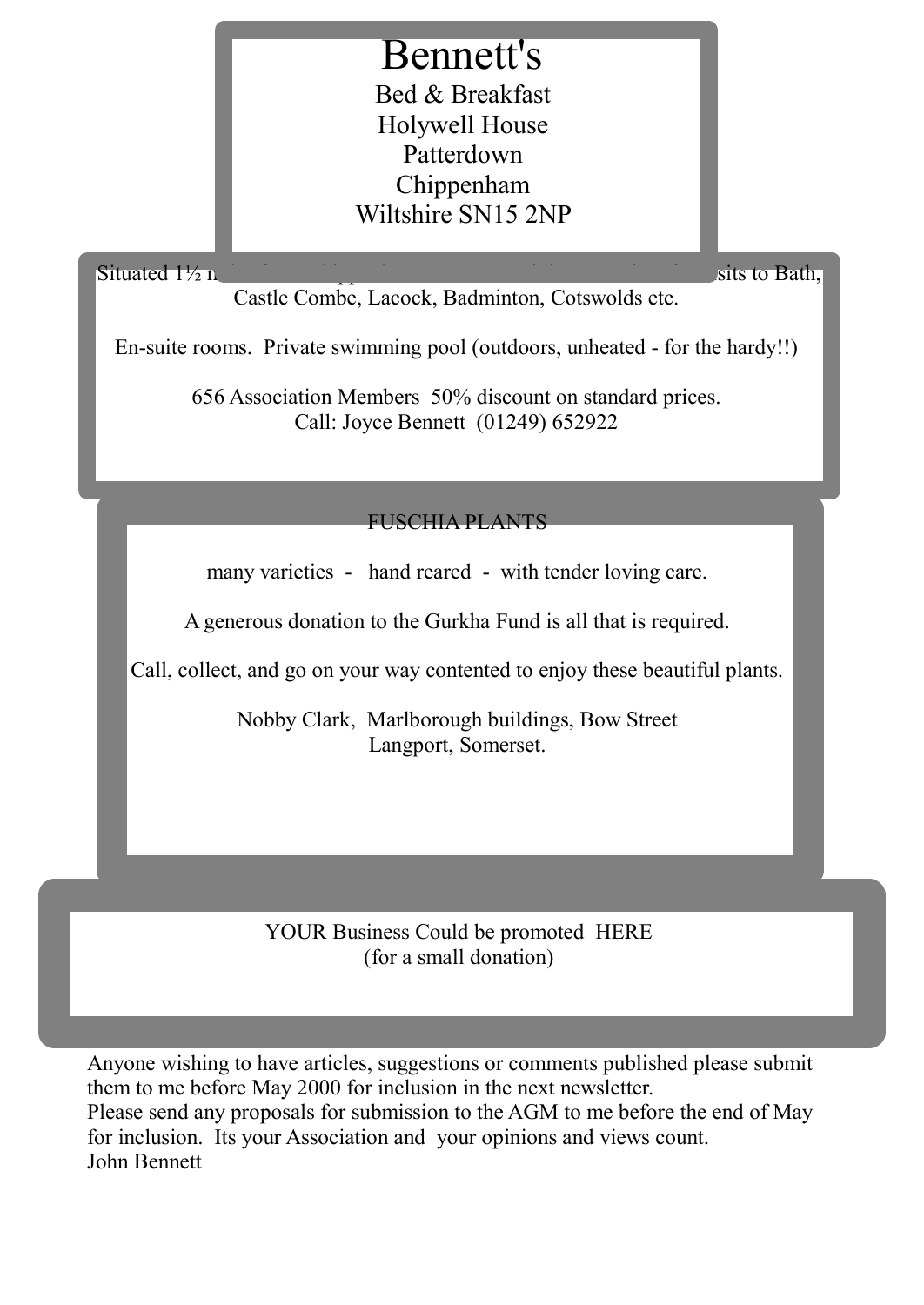For members who do not have access to the Internet and World Wide Web, the following comment is on our website, which I publish for your interest.:

Date: 17 Nov 1999 Time: 19:38:54

I found your website while searching for information on the Auster AOP Mk6 and enjoyed reading it very much. I'm currently restoring a ex-RCAF Auster AOP Mk6 to flying condition so was very pleased to find the 656 Squadron Association site. Reading the information on the AOP in operation gave me new insight to what the Auster AOPs did and seeing the Roll of Honour gave a face to those who flew the Austers. Thanks for posting the site and the 656 Squadron can consider the restoration of my Auster AOP dedicated to them as well as all other AOP squadrons and crews around the world.

Brian Rempel - Canada email: fulcrum@direct.ca

# REMINDER

====================<br>-

For those members who pay their subscription themselves, please remember they are due in January. It gives your Association unnecessary expense chasing late subs. If you wish to change to a standing order, which is better all round, then write/phone me and I will send the necessary paperwork to you.

## Nobbies Corner

Friends. 2003 is the 60th birthday of our Squadron and I have been in discussion with Col. Andy Simkin, Maj Tim Sharp, and some Burma veterans, and all agree that we should try to mark this milestone with a suitable presentation to the Serving Unit.

At the AGM I suggested that it should take the form of an official Standard. However, whilst I would like to have had a full Colours made, the implications of Royal consent, time to make it and the extreme cost put it out of the ball park.

However there is no reason why we should not present a 'flag', (similar to the GPA flag). The flag would bear the squadron crest, with a list of all the areas where they have served .

The cost would appear to be about £5000.00 and we need to make a start very soon. It means that I must come with my begging bowl to all members, seeking a donation of about £10 each. (Any extra that one could afford would be most welcome to help meet the target.) This will give us about £4000, and we will seek sponsorship from the AACA, and private firms to complete the total.

The presentation would be at a suitable date in early 2003, the most likely venue being Dishforth. This will be decided by the OC and your committee and notified. We would expect to have a good attendance of members, and some guests of honour. The day could conclude with some form of buffet or even a dinner.

Please support me in this venture and forward your cheques to me, or John Bennett, made out to "656 Sqn Assn, presentation fund"

Thanking you all for your past support for the Association, without which we would not have survived.

## PHOTOGRAPHS.

Many thanks go out to Esther Beech for the large bundle of photographs (about 180!!) she has donated. They were taken by her late husband Humphrey. They should keep me off the streets for a while, sorting, cataloguing and mounting them! Thanks also to Mrs Carter for the album of her husbands photos that she has donated.

Claire and I wish you all a happy Christmas and the Very Best for the Millennium.

Nobby Clark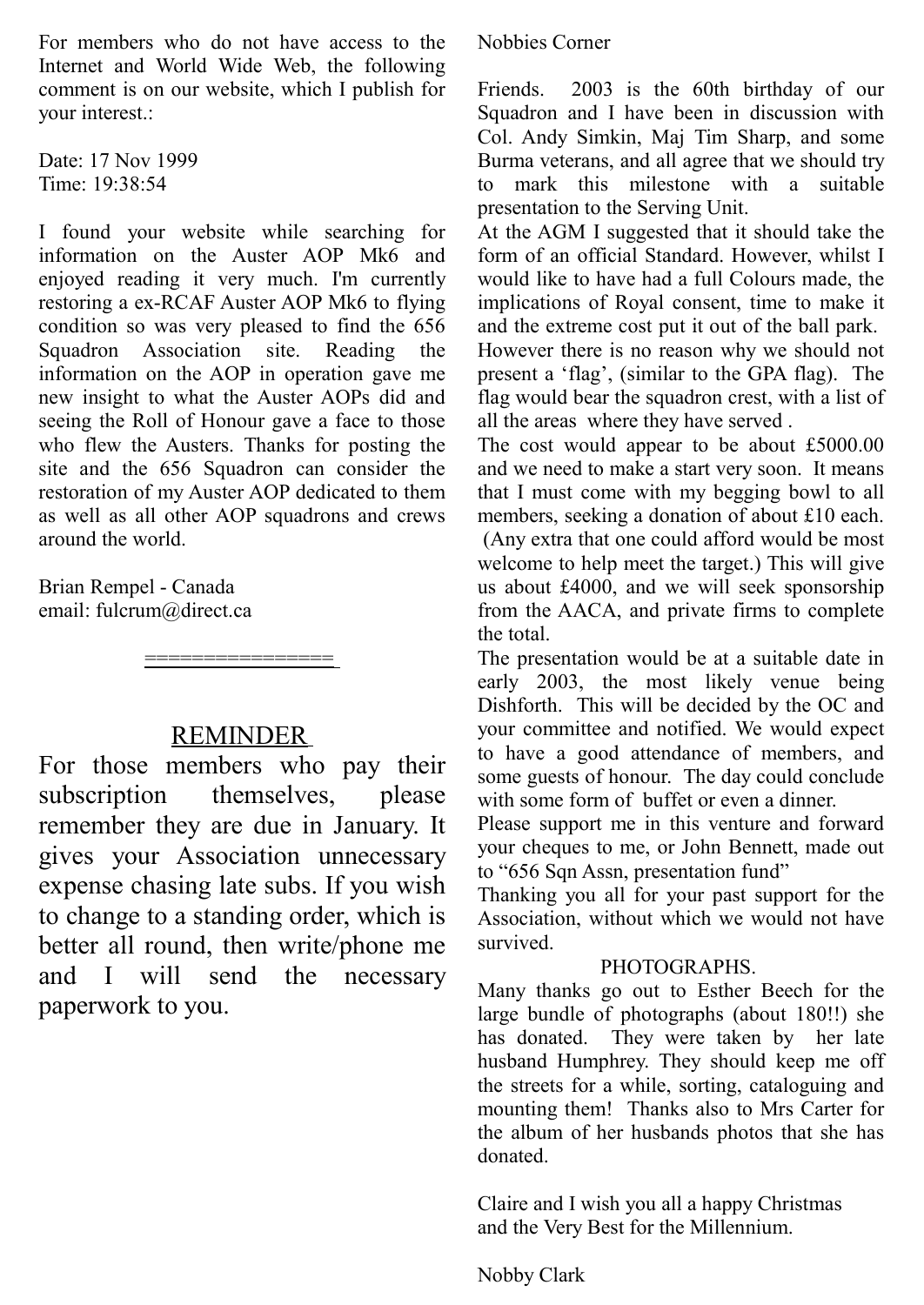## Dear Members

The last year of an eventful millennium is drawing to its close, and we all look forward to an exciting future. As you read this you are probably looking forward to the ways in which you will celebrate it. Personally, Joyce and I plan the same as we have always done; a quiet night with the 'box', then letting in the New Year as my father did so many years ago. Entering by the front door on the stroke of Midnight, carrying a brandy, mince pie and a lump of coal. Moving in silence through the house and out of the back door pushing the old year in front of me, to return indoors by the front to wish the world a Happy New Year.

1999 has been quite an eventful year for the Association, starting with the annual Burma luncheon at Langport. This meeting has now been nominated as the venue for the AGM and will be held next year on June 11. I hope to see all the old faces and many new ones making the effort to attend to give support, and also to enjoy a splendid luncheon. This was reported on in the last newsletter.

In September the Squadron hosted our annual reunion at Dishforth, and 44 members attended, when you include their kith and kin who joined them, it was a very good attendance. We were welcomed by our hosts in the crew-room with coffee and biscuits. The Japanese flag is now displayed in a prominent position, along with other Squadron items. PRI shop was at hand to relieve us of a few pennies (or pounds!!) The Mess silver Chinthe was brought along for members to see, and I can confirm that 1903 Flight IS named upon the plaque. After a short update from Tim Sharp we departed for the sports field where the afternoons entertainment was laid on. The sun shone all day, and the program laid on by the Squadron was excellent.

Many members took the opportunity to take a short trip in a Gazelle, whilst another one was 'Powered up' with ground power so one could see the gunsight in operation. The local constabulary thrilled the children (from 9 to 90) with a display of a high-speed chase along the runway, and the brave passengers who went along for the ride had mixed feelings about it! Nostalgia was in the form of a 1939 Scammel recovery vehicle. Microlite instruction was available to any takers with 30 minute 'hands on' air experience for the brave (or fool hardy) amongst us. David Jason was scheduled to appear to accept a cheque from the Squadron.

# MESSAGE FROM OC 656 SQUADRON AAC

# Major Alex Tucker

Dear members,

I am writing to you as Major Tim Sharp's successor. I took over command of the Squadron from Tim on the 4th of October and am keen to continue the close links between the Squadron and the Association that have been forged over the years.

As you will all be aware, this is a time of transition for 656 Squadron and indeed all Battlefield Helicopter Units as we come under the command of the Joint Helicopter Command at Wilton. We are now a sub unit of 16 Air Assault Brigade and have conducted our first Brigade exercise as a part of the Lead Aviation Battle Group which 9 Regiment provided. It was a useful learning process which has assisted us in making the transition from anti - tank operations to the more fluid and flexible Air Manoeuvre Operations. The major drawback is that we do not yet have the tools to do the job properly. We look forward to the introduction of the WAH-64 Apache helicopter in 2001 with great relish!

The Squadron is now preparing for a very busy Millennium year. We are to support a number of further Brigade exercises in the early part of the year, before deploying to Bosnia in April. This commitment has been reduced to 3 Lynx Mark 9 and 2 Gazelle helicopters. The lucky ones who are going to enjoy a summer in the Balkans should be back by the end of October. The rest of the Squadron will be going to Canada for one month in support of Ex Medicine Man 1 and will be kept busy by 16 Air Assault Brigade, as they continue to adapt to their new role.

A couple of important visitors have spent time with the Squadron over the last few months. Commander 16 Air Assault Brigade, Brigadier Peter Wall OBE, visited us on 28th October and was particularly interested in the ideas that the Squadron has in matters relating to how the new Brigade will conduct operations in the future. Officers are now busy writing staff papers as a result! Mr David Jason, the actor, also visited us to accept a cheque for his sponsor charity Action Against Breast Cancer, the fruits of the Knaresborough Bed race and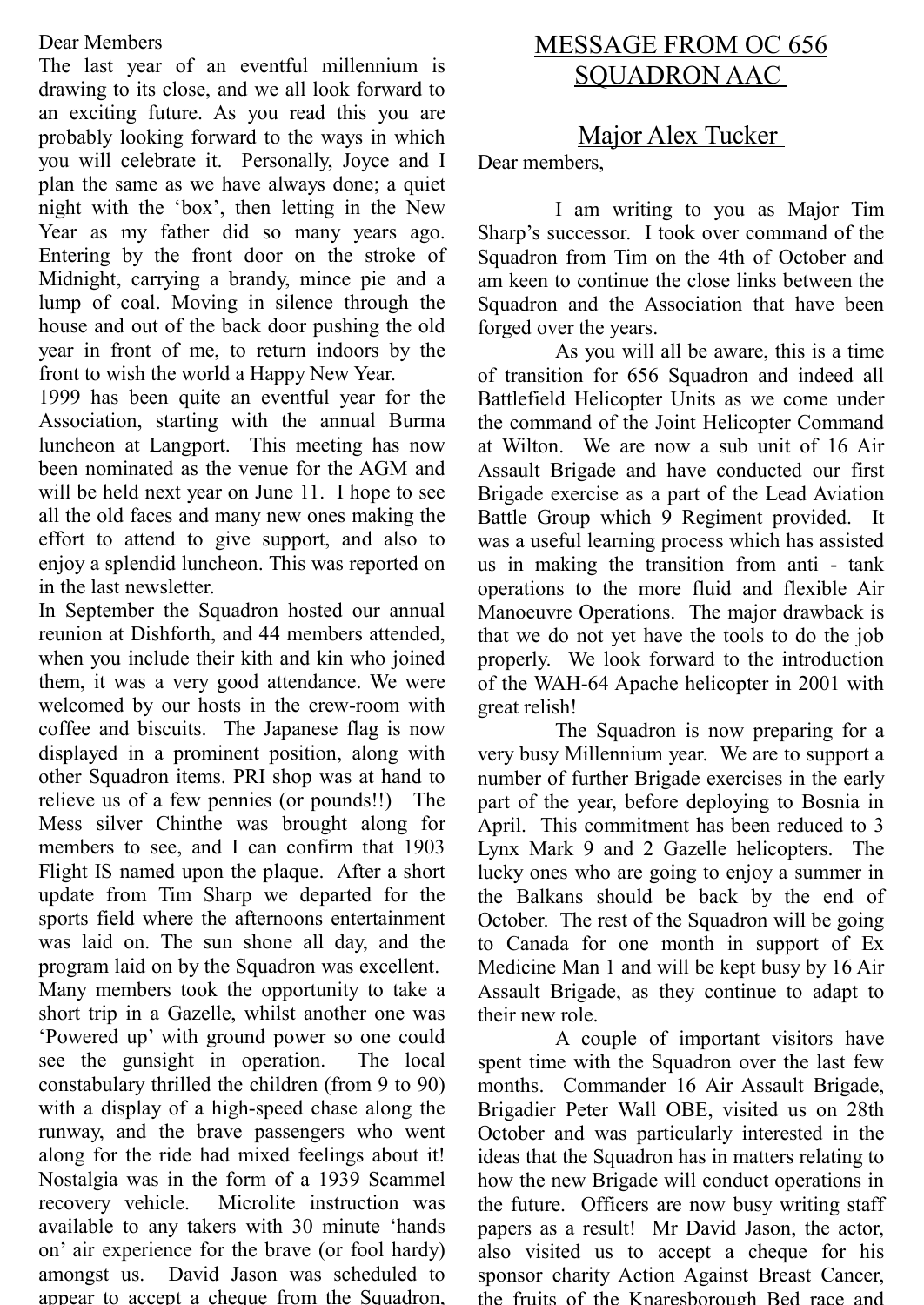## Nobbies Corner

Friends. 2003 is the 60th birthday of our Squadron and I have been in discussion with Col. Andy Simkin, Maj Tim Sharp, and some Burma veterans, and all agree that we should try to mark this milestone with a suitable presentation to the Serving Unit.

At the AGM I suggested that it should take the form of an official Standard. However, whilst I would like to have had a full Colours made, the implications of Royal consent, time to make it and the extreme cost put it out of the ball park. However there is no reason why we should not present a 'flag', (similar to the GPA flag). The flag would bear the squadron crest, with a list of Airlines, departing from Heathrow. all the areas where they have served .

The cost would appear to be about £5000.00 Hilton Hotels group. and we need to make a start very soon. It means that I must come with my begging bowl to all members, seeking a donation of about £10 each. (Any extra that one could afford would be most 2000. Dates to be confirmed. welcome to help meet the target.) This will give E us about £4000, and we will seek sponsorship of February 2000. from the AACA, and private firms to complete the total.

The presentation would be at a suitable date in early 2003, the most likely venue being Dishforth. This will be decided by the OC and Day 1. your committee and notified. We would expect to have a good attendance of members, and some guests of honour. The day could conclude with some form of buffet or even a dinner.

Please support me in this venture and forward your cheques to me, or John Bennett, made out to "656 Sqn Assn, presentation fund"

Thanking you all for your past support for the Association, without which we would not have Day 2. survived.

#### PHOTOGRAPHS.

Many thanks go out to Esther Beech for the large bundle of photographs (about 180!!) she has donated. They were taken by her late husband Humphrey. They should keep me off the streets for a while, sorting, cataloguing and mounting them! Thanks also to Mrs Carter for the album of her husbands photos that she has donated.

Claire and I wish you all a happy Christmas and the Very Best for the Millennium.

Nobby Clark

#### A trip down memory lane? John Heyes

During the late night ramblings at the bar after the dinner at Cirencester, it was suggested that we could possibly organise a trip to Malaysia to revisit old haunts. When the hangover had gone away, I did a bit of research into costs and an itinerary.

The cheapest time to go would be in September and all the details below are based on the following.

Air travel would be by Singapore

B Where possible, all hotels will be

C All hotels are on a bed and breakfast basis.

D The trip would start in early September

E Bookings will have to be made by 1st

#### Itinerary. Arrive Singapore, transfer to hotel.

Meet and greet service at the airport by staff in uniform. Transfer in deluxe airconditioned coaches. Brief orientation upon arrival en-route to hotel. Welcome kit for all members (map, brief itinerary, brochure etc.) Separate luggage van transfer for baggage. Assistance of qualified English speaking guide.

Breakfast in the hotel. Sightseeing tour: –

Option  $1 - 7$ hrs.

Round Island Tour The Pasir Panjang Wholesale Market. Ming Village – producing hand crafted replicas of antique Chinese porcelain. Kranji War Memorial – overlooking the Straits of Jahore. Bright Hill Temple. Changi Village – boat ride of vicinity.

Option 2 – 5hrs.

Colonial Connection.

National Museum,